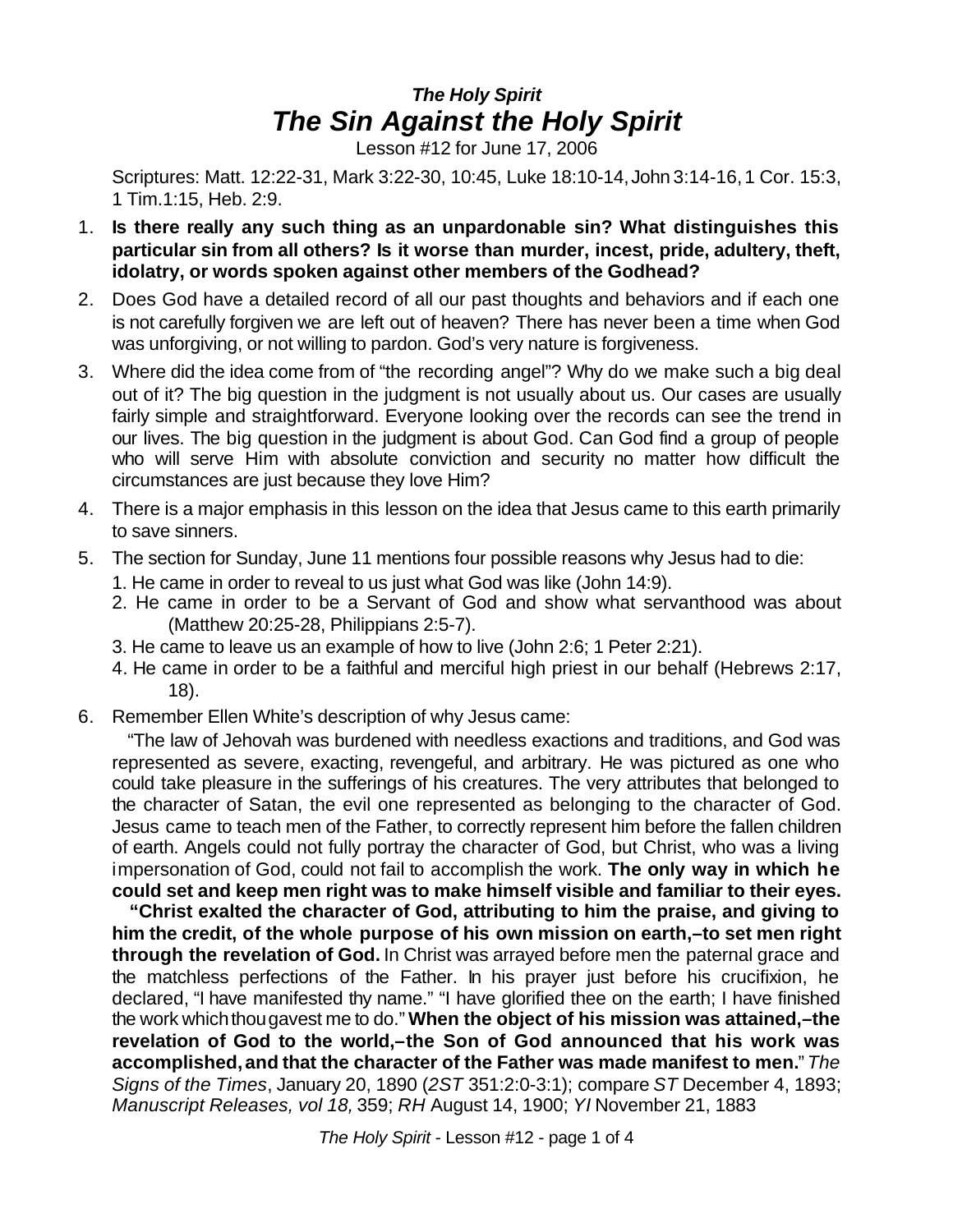- 7. Read Mark 10:45; John 3:14-16; 1 Corinthians 15:3; Hebrews 2:9; and 1 John 3:8. These verses suggest the ideas that Jesus came to redeem many–Hebrews suggests he died for everyone, that man might have eternal life, and that Christ died for our sins.
- 8. **"Of all the reasons Jesus came and died, the most important—at least from our perspective—is that He died to save us from the legal penalty of sin, which is death, eternaldeath. And the great news is that through His work He is able to do just that for anyone who accepts Him."** (See Sunday, June 11) Do you agree with this statement? How does it fit with the quotation above?
- 9. The cross makes it possible for God–by answering all of Satan's questions and accusations–to go on being forgiving without any misunderstanding. By looking at the cross we can get some idea of just how very evil sin is. It should snap us out of our selfcenteredness immediately!
- 10. Our *Bible Study Guide* suggests that it is very important to believe in the forgiveness that Jesus provides. Why would this be so?
- 11. Do you agree that the central aim of the Gospel is to save us by bringing us to repentance, confession, and forsaking of our sins? **"Christ came primarily to save us from sin.** (See Luke 19:10; 1 Timothy numeral 1:15.)" How does this fit with your understanding of Romans 3 especially verses 25-27? Romans 3 is the only place in the Bible where one of the Bible authors specifically tries to explain why Jesus had to come and die.
- 12. God forbid that we should think that the great controversy is ultimately about us.
- 13. The Teachers Outlines suggests that Jesus' entire purpose for coming to this earth was to save sinners (1 Timothy 1:15).

A. Through Jesus' death we have forgiveness of sins.

B. The Holy Spirit helps us to fully understand all that Jesus did for us by convicting us of our sins and leading us to repentance.

C. The "unpardonable sin" is the *complete* rejection of the Holy Spirit *(Mark 3:28, 29).*

- D. This is not a sin of ignorance but of determined effort.
- 14. Why is it so dangerous to give up on the help provided by the Holy Spirit?
- 15. **We can resist the Holy Spirit by our self-centeredness which usually manifests itself as some form of wanting to feel good. We can even reach the place where the value we place on otherindividuals is based on whether or not they make us feelgood.By doing this wedenythem their personhood and treat them as things.And the ultimate sin is turning other people into things, i.e. they're worth to us only what we can get out of them!**
- 16. How many times can you confess the same sin and still be forgiven? Infinity plus one. But remember that you are damaging yourself each time. How many times can you commit the same sin and *want to be forgiven*? That's the real question! When you ask God for forgiveness you are not receiving something that you don't already have. The concept of grace means that God cares about us and loves us at times where we least deserve it.
- 17. Review Matthew 12:22-31; Mark 3:22-30. Why do you think Jesus talks about the sin against the Holy Spirit in this context? Who was He speaking to? Why was He addressing them? Was anyone at that point in time approaching the possibility of committing the unpardonable sin? Why?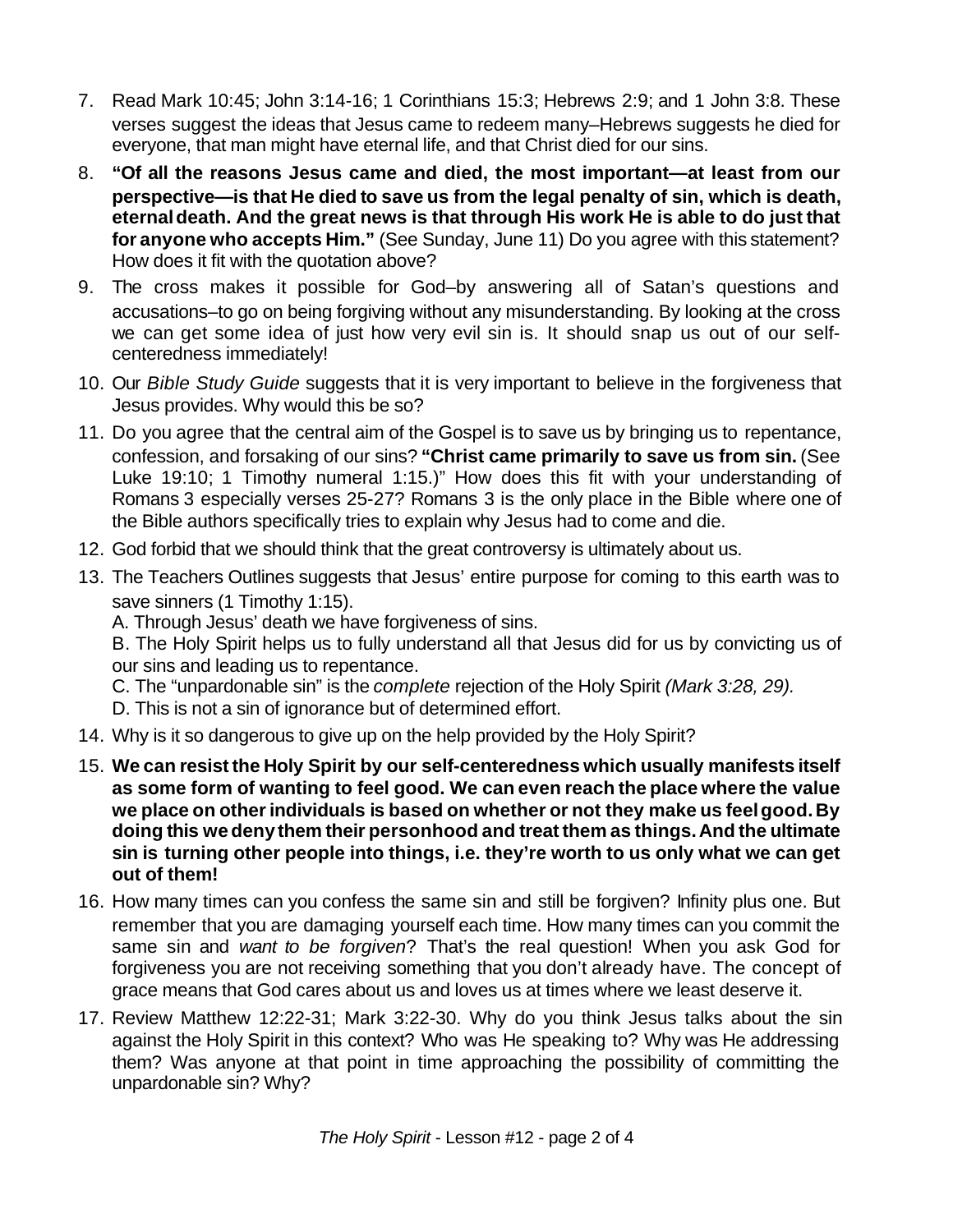- 18. How frequent is the unpardonable sin? "The Lord sends warnings to His people, not to destroy them, but to correct their errors. I have never been given the testimony to bear to any one, 'You have committed the unpardonable sin.' God never told any one to say to a fellow being, 'You have committed the unpardonable sin.'" {*RH*, July 30, 1901 par. 5}
- 19. **If the sin against the Holy Spirit is thus very rare why do we talk about it? What can we learn about our relationship to the Holy Spirit and to God through studying the unpardonable sin?**
- 20. "Therefore, the unpardonable sin refers to a mind-set, an intransigent repudiation of God's convicting and converting love. It is a fixed determination to regard the wooings of the Holy Spirit as a form of harassment or even as an accusing voice from Satan. Thus did the Pharisees who accused Christ of being Beelzebub. Judas, who linked himself in close association with Jesus, withdrew progressively (or, rather, regressively) from the Spirit of Christ because of his insistence on retaining his love of pride, wealth, and prestige." (*Adult Teacher's Sabbath School Bible Study Guide*, p. 141)
- 21. **Committing the unpardonable sin is the work of a lifetime.** The only reason sinners cannot be helped is if they feel no need or refuse the help.
- 22. The sin against the Holy Spirit is:
	- a. An inward resistance and not an outward expression. You cannot drive God away. You can only seal yourself off.
	- b. Persistently rejecting pardon, not any single "unpardonable" act or sin.
	- c. Never about one particular act or thing which we have done wrong. Dwelling on one sin in such a way is a distortion of our understanding of God.
	- d. Man leaving God and never God leaving man. God never gives up but He can be shut out if we work on it for a long time. It is possible to come to the place where God in honoring our freedom has to say "let him alone." (Hosea 4:17).
	- e. The result of many, many choices not just one choice or one sin. God doesn't close probation, we do.
	- f. Leaves the person void of any spiritual concerns and certainly not with a worry about whether or not he or she has committed the unpardonable sin. But spiritual concern is not to be confused with worry or fear about consequences.
- 23. As you currently understand the unpardonable sin is it that God cuts us off if we do something wrong of a particularly evil nature? Or is it that we, by persistently refusing and rejecting God's advances, cut ourselves off from communication with Him?
- 24. One of the first and most important things that the Holy Spirit normally does for us is to point out our sins! Thus the Holy Spirit is not only a Comforter but a Convicter of sin. (John 16:8, 9). Jesus spoke about the necessity of feeling one's need in order to be pardoned and accepted before God. Look at the story of the Pharisee and the publican (Luke 18:10- 14). "But we must have a knowledge of ourselves, a knowledge that will result in contrition, before we can find pardon and peace. **The Pharisee felt no conviction of sin. The Holy Spirit could notwork with him.His soulwas encased in a self-righteous armor which the arrows of God, barbed and true-aimed by angel hands, failed to penetrate. It is only he who knows himself to be a sinner that Christ can save."** Ellen G. White, *Christ's Object Lessons*, page 158.